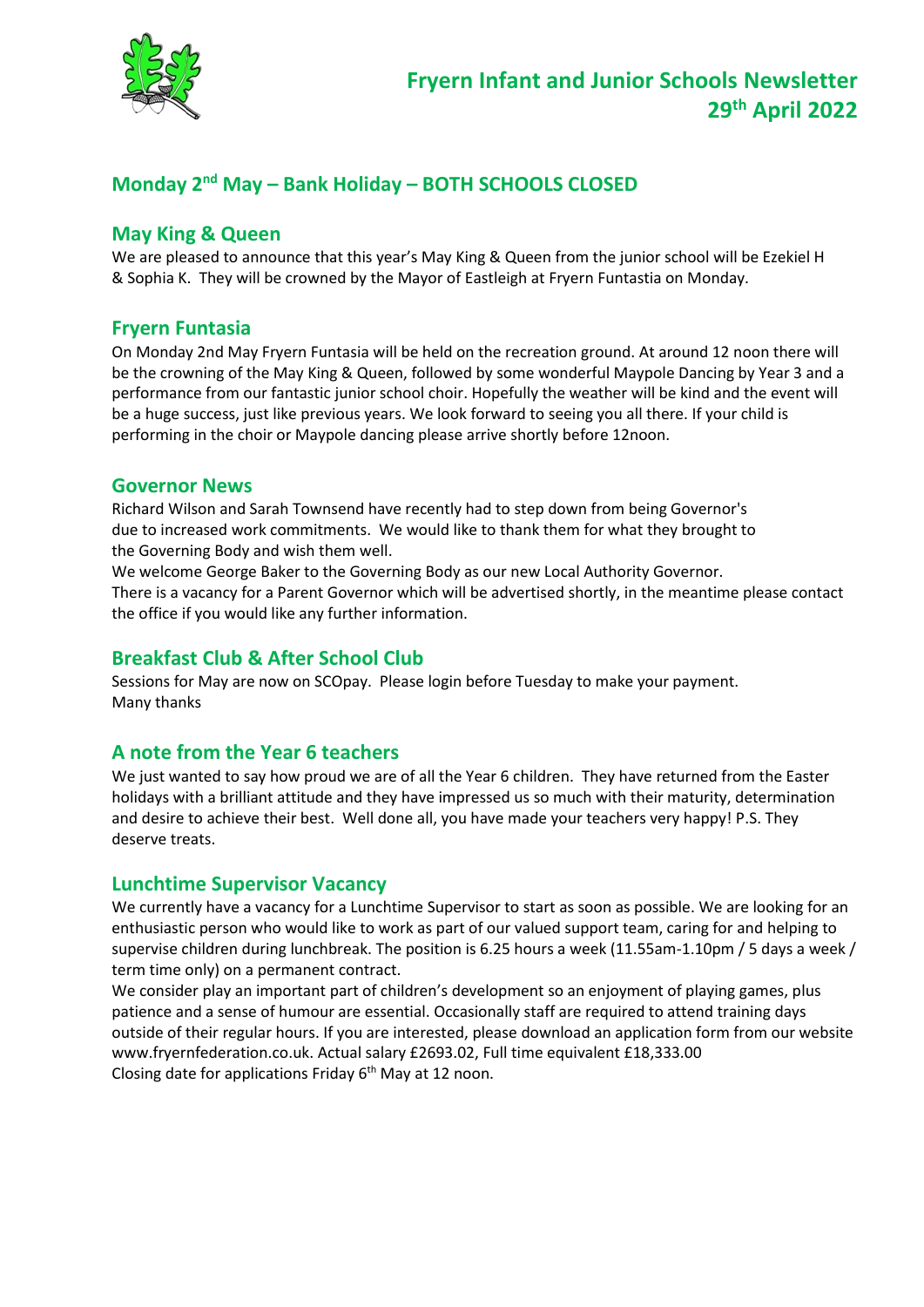# **INFANT SCHOOL CELEBRATIONS**

# **WORKERS OF THE WEEK**

| Otter            | Arthur & Maggie             |
|------------------|-----------------------------|
| <b>Fox</b>       | Arliya & Hassan             |
| <b>Butterfly</b> | <b>George &amp; Thomas</b>  |
| <b>Squirrel</b>  | <b>Annie &amp; Ella</b>     |
| <b>Bumblebee</b> | <b>Ayrton &amp; Jessica</b> |
| <b>Hedgehog</b>  | Seren & Jackson             |

#### **READS**

50: Rosie 100: Bradley, Nivair, Liam, Ava-May, Millie 150: Nancy, Isaac 200: Arthur, Jaxson, Matilda, Eliza 250: Elsie 300: Jessica 400: Abbie 450: Jadey, Wesley 500: Willow, Holly, Cohen, William 550: Kacey, Freddy 700: Sophie, Chloë, Thomas, Harry

# **HEADTEACHER AWARDS**

**Year R**: Charlie, Kian **Year 1:** Annie **Year 2:** Skye

# **JUNIOR SCHOOL CELEBRATIONS**

# **WORKERS OF THE WEEK**

| <b>Snowy Owl</b> | Theo & Emily                   |
|------------------|--------------------------------|
| <b>Pearlkite</b> | Nathan, Ashton & Lilly May     |
| <b>Eagle</b>     | Isabel, Ollie & Layla          |
| <b>Secretary</b> | Matilda & Edward               |
| <b>Tawny Owl</b> | The whole class                |
| <b>Redkite</b>   | Georgia & Lily-Grace           |
| <b>Peregrine</b> | <b>Edward A &amp; Edward S</b> |
| <b>Barn Owl</b>  | Evie, Tommy & Micheal          |
| Year 6           | The whole class                |
| <b>Falcon</b>    | The whole class                |
| <b>Caracara</b>  | The whole class                |

# **READS**

150: Sophia, Seb, Gabrielle 300: Nellie 375: Charlie 450: Melody 600: Yasmin, Lucy 675: Ollie, Keira

# **HEADTEACHER AWARDS**

**Year 3:** Tommy, Hanne

**Year 4:** Maggie, Joshua, Daisy, Fleur, William T, Isher, Ava, Oliver, Nellie, Max, Ellie, William F, Bella-Mae, Alfie, Freya, Lucas, Daniel, Kiera, Millie, Alice, Riya, Khushi, Charlie, Jayden, Scott

**Year 5:** Summer, Archie, Lola, Eliana, Georgia, Aubree

**Year 6:**